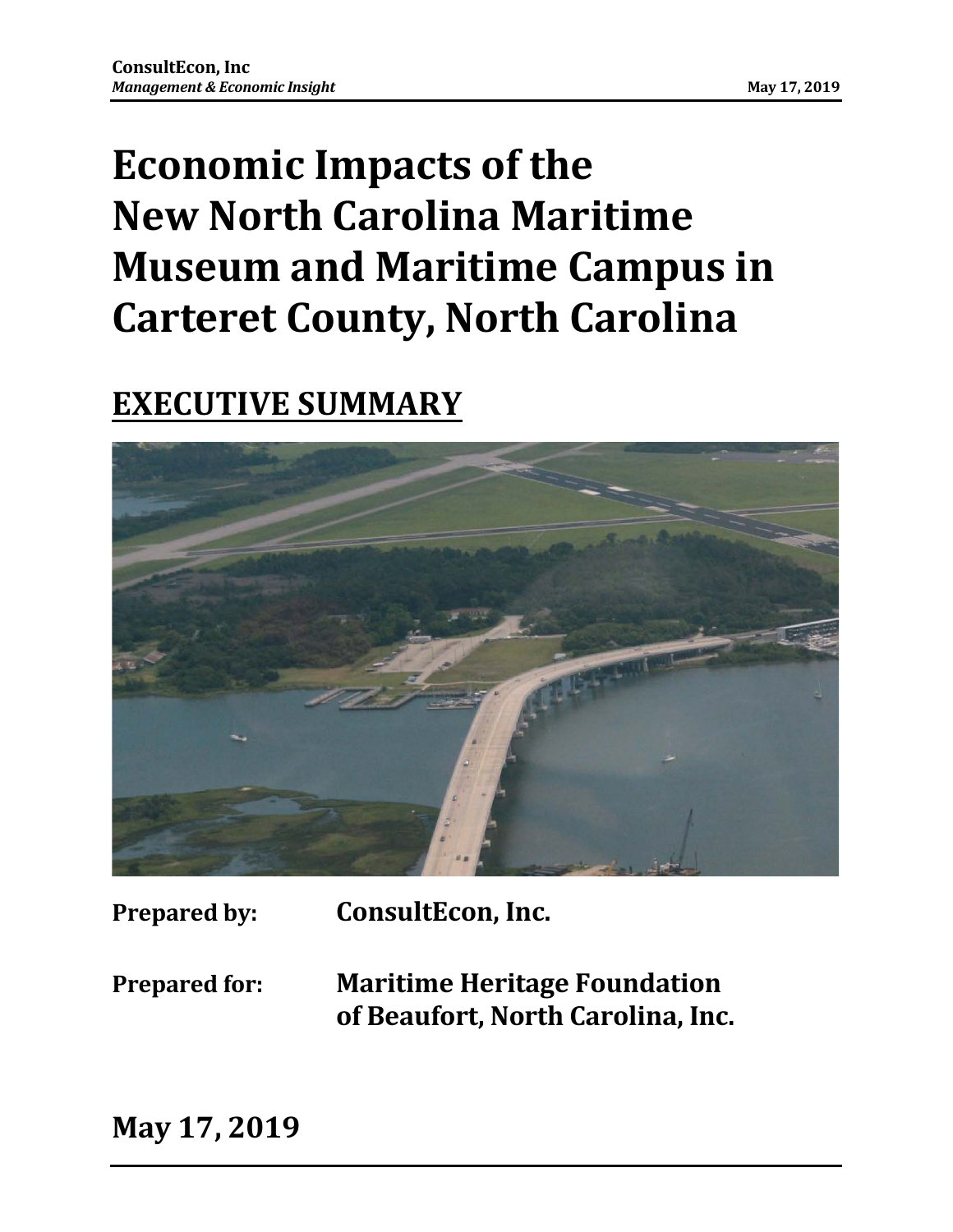# **EXECUTIVE SUMMARY**

The Maritime Heritage Foundation of Beaufort, North Carolina Inc. engaged ConsultEcon, Inc. to evaluate short and long range project planning, recommend improvements and assess the economic impacts of the proposed new North Carolina Maritime Museum and Maritime Campus at Gallants Channel on Carteret County and the State of North Carolina. Based on the analysis, the project's economic benefit to the state of North Carolina and to Carteret County is significant.

### **The Recommended Plan**

The recommended plan for the new Maritime Museum at Gallants Channel is a +/-80,000 square foot museum to be designed and developed following an initial phase of improvements to the Maritime Campus and development of a new Maritime Center. A +/- 4,000 square foot Maritime Center will support expansion of maritime and marine science programming, junior and adult sailing programs and promote expanded use of the Gallants Channel site. The Maritime Campus will include a well-programmed outdoor space that will be a destination in its own right, complementing the new museum and other attractions in Beaufort and Carteret County.

*"The Maritime Heritage Campus at Gallants Channel will be a fusion of marine history, education, and science combining the intriguing artifacts from Blackbeard's flagship Queen Anne's Revenge with the fascinating story of Eastern North Carolina's maritime past, present, and future. It will be an unparalleled tourist attraction that will also be an asset to residents providing a coastal setting and facility for education, community events, environmental research, performances, and conferences."*

*Stakeholder Vision Statement*

### **Basis for Economic Impacts**

The economic impact analysis assumes the full implementation and operation of the Maritime Museum, Maritime Campus, Maritime Center and transient docks as described in this report. *All existing* and *increased* operational expenditures are evaluated in economic impact analysis because the project is a capital investment that is required to sustain the Maritime Museum over time and transform the visitor experience to create a higher level of visitation and operating potential. The difference between the economic impacts of the existing museum and new museum operations is the increased economic impacts in Carteret County. The economic impact analysis will need to be revisited as project planning and design advances.

The existing and future operations of the North Carolina Maritime Museum, as it attracts new visitors from resident and visitor markets, forms a stream of economic benefits to Carteret County and North Carolina as a whole. The economic impacts analysis evaluates the additional direct new spending of visitors and its total impacts (the "multiplier" effect) to Carteret County and the State of North Carolina. It also evaluates the combined operating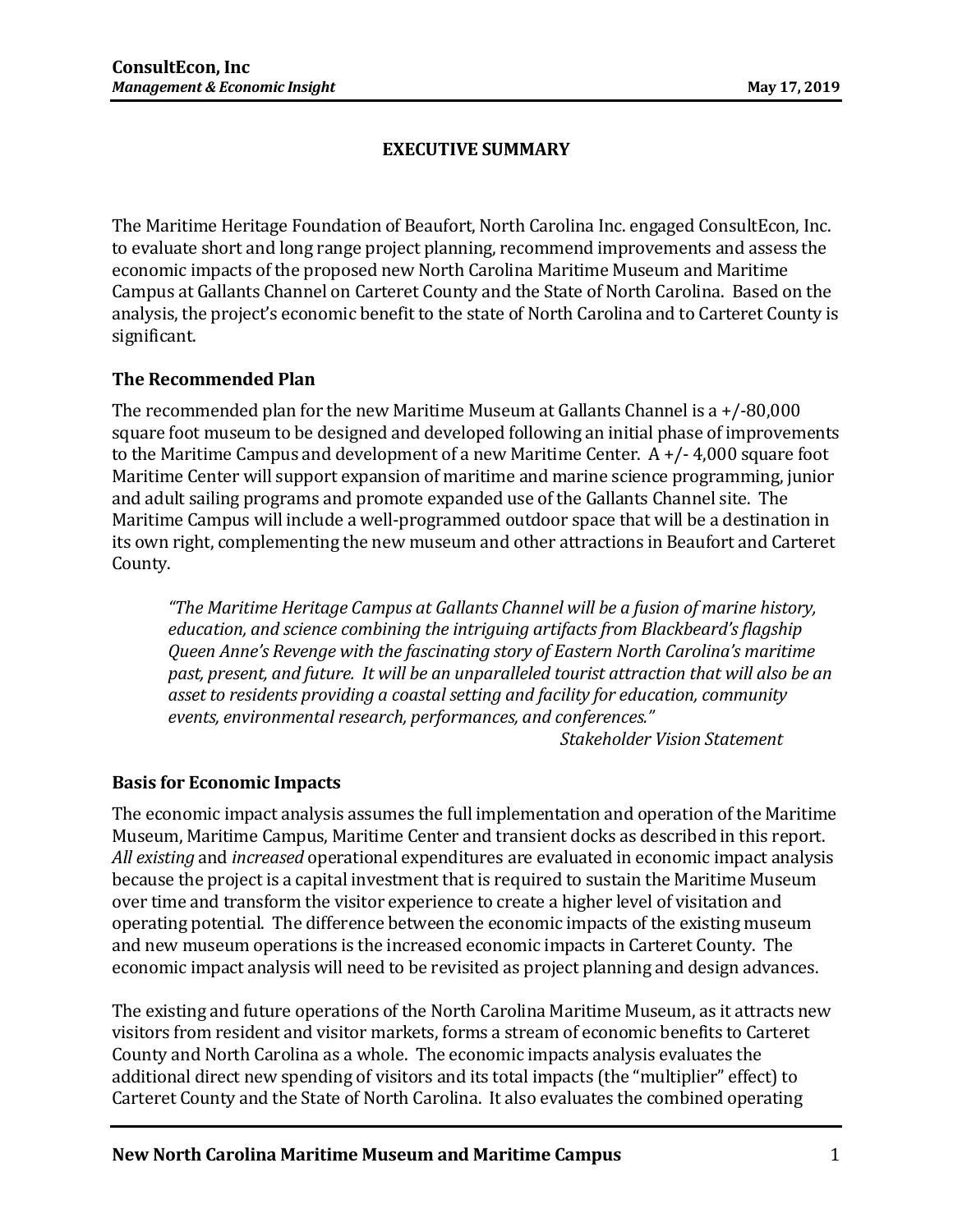expenses of new North Carolina Maritime Museum and Maritime Campus, the mix of visitors to the facility, and the profile of off-site visitor spending on the day of their visit or overnight trip based on tourist spending profiles from the state. The total potential economic impacts are evaluated using multipliers from the U.S. Bureau of Economic Analysis to derive direct, indirect and induced economic impacts. The economic impacts for the project are based on combined expenditures by partners or by visitors in conjunction with museum-only attendance. (For the purposes of this analysis, other museum visitation is excluded because it is largely local in nature and, therefore, would not generate new economic impacts.)

The economic impacts to Carteret County and the State of North Carolina are separate analyses specific to the County and State. The County economic impacts reflect economic impacts from direct economic activity due to facility operations and in-County spending attracted from outside of County borders due to the project and the subsequent economic multiplier effects within the County. The State economic impacts reflect economic impacts from direct economic activity due to facility operations and in-State spending attracted from outside of the State due to the project and the subsequent economic multiplier effects within the State.

# **EXISTING IMPACTS DUE TO MUSEUM**

### **North Carolina Maritime Museum and Maritime Campus Baseline Operations**

The operation of the Museum and Campus is a public private partnership, involving the state of North Carolina which owns the land and facilities, and two supporting partner organizations-- Friends of the NC Maritime Museum and the NC Museum of History Associates. The North Carolina Maritime Museum in Beaufort is operated by the State of North Carolina. The Museum drew 148,000 visitors in 2017. (Because 2018 attendance was impacted by Hurricane Florence, 2017 is used as a baseline for annual attendance.) The Museum offers free admission with donation requested and most programs at the museum are free as well. The Museum is funded by state appropriations. Additional earned and contributed revenues are generated through supportive organizations, Friends of the NC Maritime Museum and NC Museum of History Associates. The future operating expenses of these existing partners and a to-be-determined food service operator are combined to determine the project's economic impact.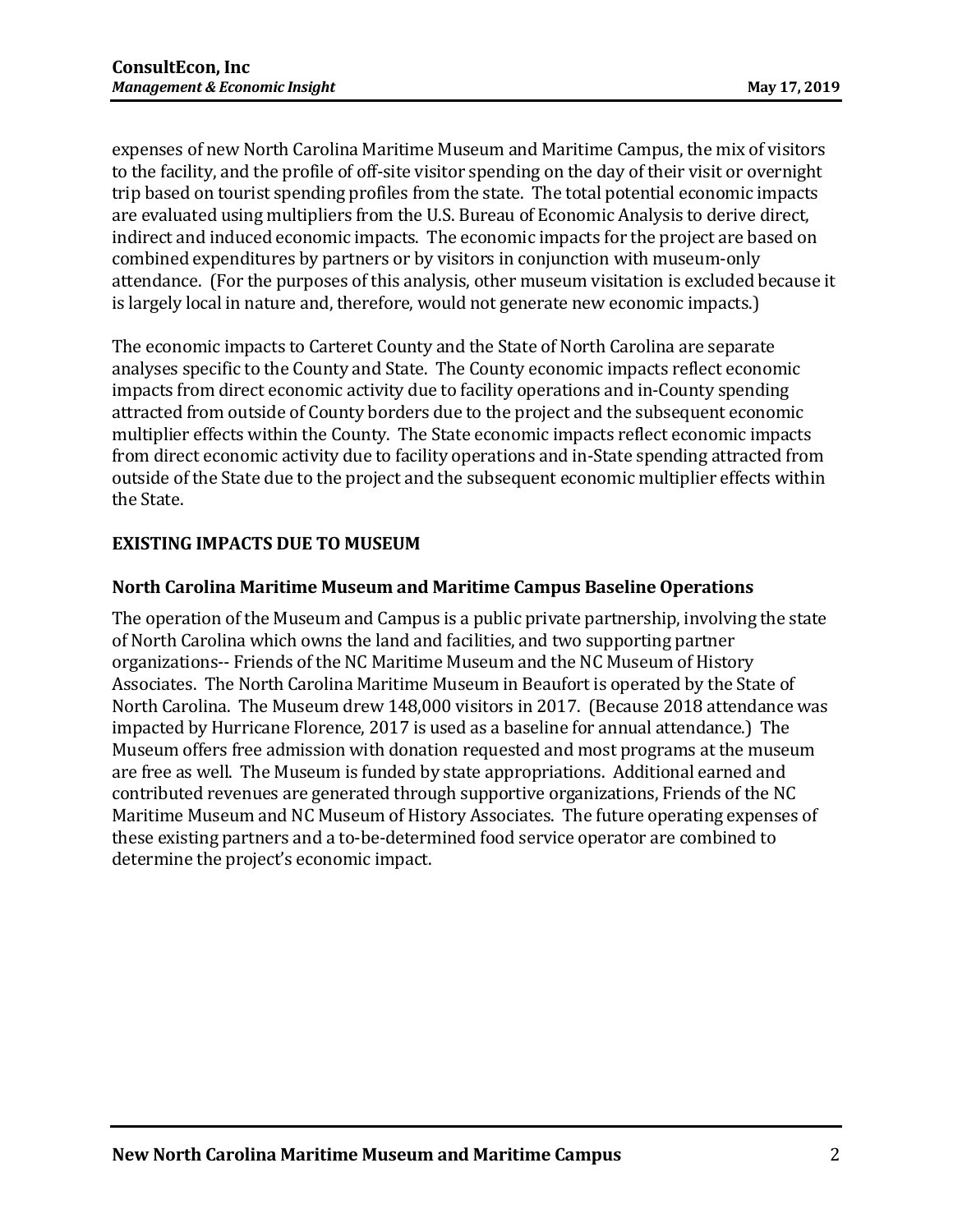#### **Local (Carteret County) Annual Economic Impacts - Existing Museum**

- ♦ **Future Stable Year Direct Expenditures** \$1.1 million of the combined operating budgets are estimated to be spent annually in Carteret County. Offsite spending by visitors in Carteret County is estimated at \$8.3 million based on 2017 baseline attendance. Only spending from site visitors from outside of Carteret County is included in the direct spending estimates. Total direct expenditures, therefore, are estimated at \$9.3 million annually. 94% of the museum visitors are assumed to be from outside of Carteret County.
- ♦ **Total Economic Impacts** As the multiplier effect works its way through the Carteret County economy, the direct economic activity due to the existing North Carolina Maritime Museum generates a total estimated annual, direct, indirect, and induced economic impact of \$20.3 million. Of that, \$5.7 million are wages and salaries supporting 222 total jobs<sup>[1](#page-3-0)</sup> in Carteret County.
- ♦ **County Fiscal Revenue Generation** On-site and off-site expenditures generate sales and occupancy taxes. Employee direct and induced spending would generate sales taxes. Total annual tax revenues in these categories are estimated at \$434,000 to Carteret County based on 2017 baseline attendance.

|                         | Direct        | <b>Indirect &amp; Induced</b> | <b>Total</b>   |
|-------------------------|---------------|-------------------------------|----------------|
| Expenditures            | \$9.3 million | \$11.0 million                | \$20.3 million |
| Wages                   | \$2.9 million | \$2.8 million                 | \$5.7 million  |
| Permanent<br>Employment | 121           | 101                           | 222            |

#### **Annual Economic Impacts from Baseline Operations on Carteret County**

<span id="page-3-0"></span> <sup>1</sup> Total jobs include full time and part time employment, assumed to be in ratio with the distribution of jobs between actual full time and part time for Carteret County. This applies to the North Carolina employment estimate as well.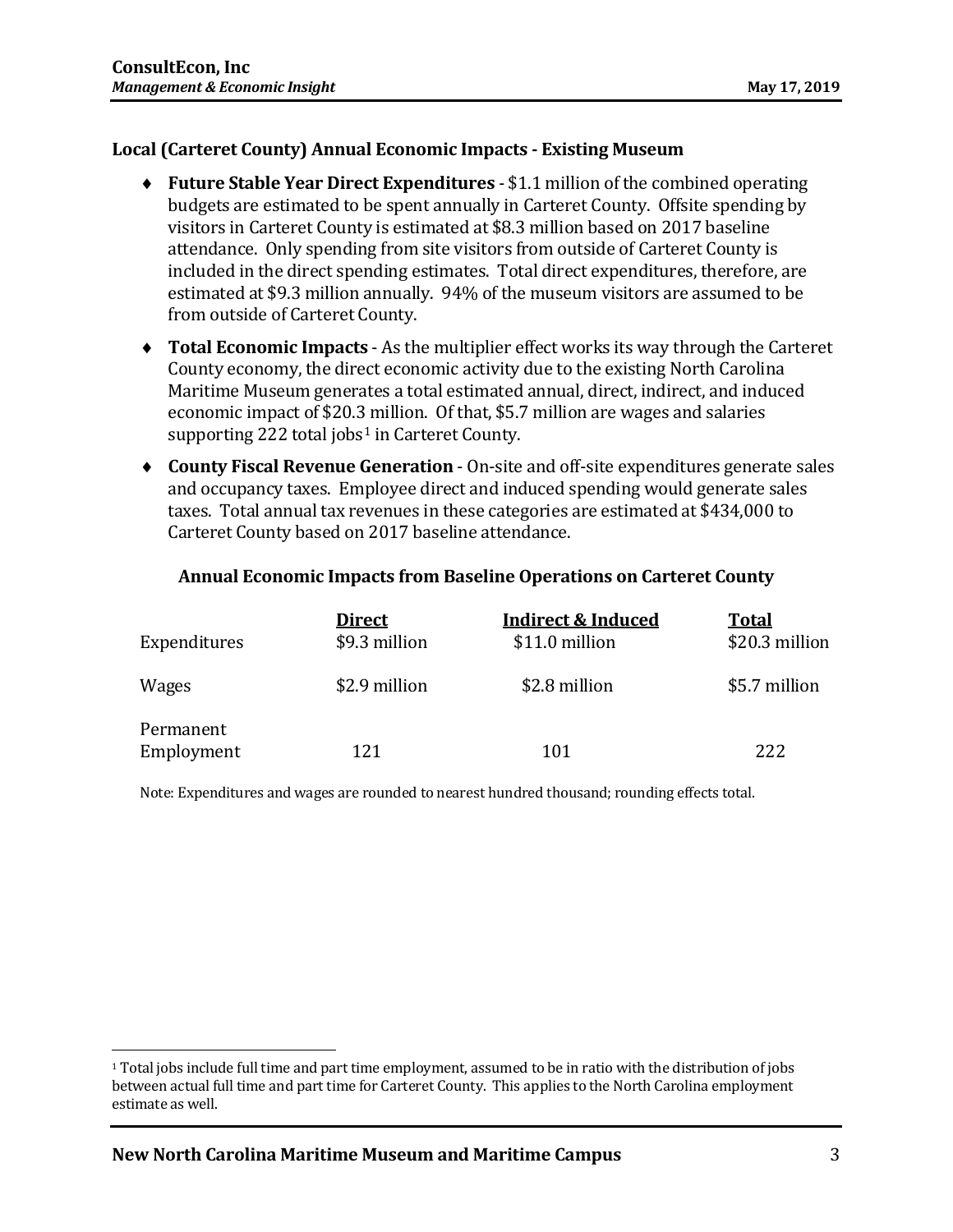#### **Regional (North Carolina State) Economic Impacts - Existing Museum**

- ♦ **Future Stable Year Direct expenditures** \$1.4 million of combined operating budgets are estimated to be spent annually in North Carolina. Offsite spending by visitors in the State is estimated at \$3.9 million based on 2017 baseline attendance. Only spending site visitors from outside of the State of North Carolina is included in the direct spending estimates. Total direct expenditures, therefore, are estimated at \$5.2 million annually. 40% of the museum visitors are assumed to be from outside of the State of North Carolina.
- ♦ **Total Economic Impacts** As the multiplier effect works its way through the North Carolina State economy, the direct economic activity due to North Carolina Maritime Museum generates a total estimated annual, direct, indirect, and induced economic impact of \$13.9 million in expenditures. Of that, \$4.8 million are wages and salaries, supporting 174 total jobs in the State. At the statewide level, these impacts include the effects on jobs and economic activity within and outside of Carteret County.
- ♦ **County Fiscal Revenue Generation** On-site and off-site expenditures generate sales taxes; and employment directly and indirectly supported by combined operations generate sales and income taxes. Total annual tax revenues in these categories are estimated at \$394,000 to the State of North Carolina based on 2017 baseline attendance.

#### **Annual Economic Impacts from Baseline Operations on the State of North Carolina**

| Expenditures            | <b>Direct</b><br>\$5.2 million | <b>Indirect &amp; Induced</b><br>\$8.7 million | <b>Total</b><br>\$16.0 million |
|-------------------------|--------------------------------|------------------------------------------------|--------------------------------|
| Wages                   | \$1.9 million                  | \$2.9 million                                  | \$4.8 million                  |
| Permanent<br>Employment | 81                             | 93                                             | 174                            |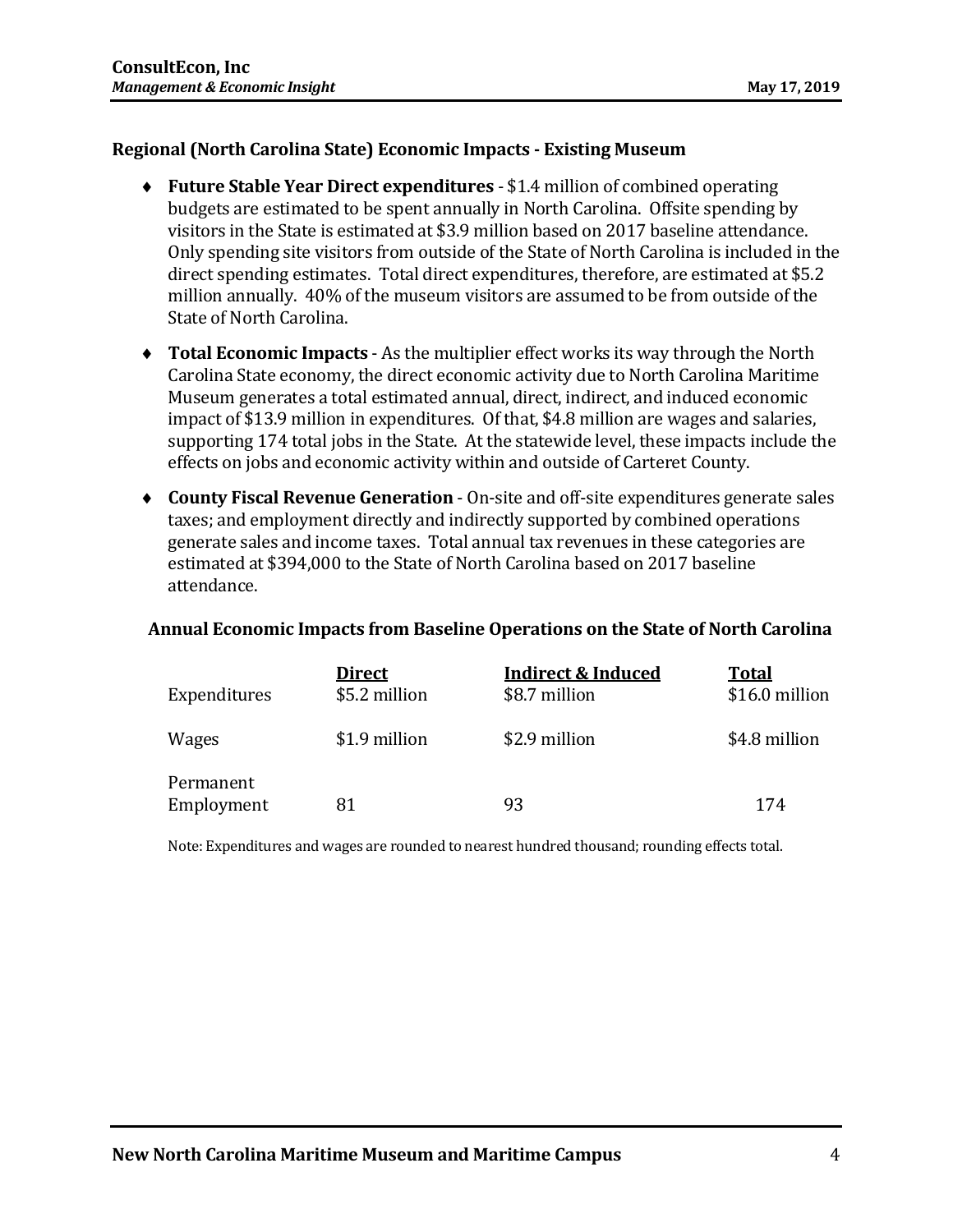# **ATTENDANCE POTENTIAL**

**NC Maritime Museum Visitation.** The stabilized annual visitation potential range for the new NC Maritime Museum is estimated at 187,000 to 283,000, with a mid-range estimate rounded to 234,000 in a stable year of operation (typically the third or fourth full year of operation after opening). Because of its location in Carteret County, the scale of available resident and tourist markets, and the appeal of its pirate collections and exhibits, a new North Carolina Maritime Museum will rely heavily on the tourist market for visitation. Under a midrange visitation potential, approximately 15 percent of visitation is estimated to be from the resident market areas and 85 percent due to tourist and seasonal resident visitation.

Visitation patterns at the site will be seasonal with peaked visitation during summer months that follows a pattern of tourist visitation to Beaufort and the school calendar in the shoulder seasons. Residents, school and other tour groups will be important audiences during nonpeak periods and during shoulder seasons. Education and community-based programming within the local context will appeal to multiple niche resident and seasonal resident audiences and build awareness and local affinity, membership and community support for the project. The enhanced offerings, marketing, project scale, attractive site and enhanced visitor amenities will attract new day trip and overnight tourists from outside of the area. The new museum and campus experience at the Gallants Channel site are assumed to appeal to existing audiences served by the current museum and will attract new audiences. Thus, the new Maritime Museum and campus have the potential to extend length of stay of current travelers and draw new visitors to Beaufort and Carteret County that would not otherwise visit the area.

The new Museum visitation will require expanded Museum (State) operations. The visitation potential analysis assumes that the new Maritime Museum will be constructed with building interior and exhibit spaces offering a high quality and repeatable visitor experience and that the new museum and the Gallants Channel site will be aggressively marketed, competently operated, maintained in such a way as to achieve a high level of customer satisfaction and will receive full community support in the public and private sectors.

**Maritime Campus Only Visitation.** In addition to Museum visits, the Maritime Campus itself will be a visitor draw. Other visitation to the Maritime Campus adds another potential +/- 54,000 visitors from partnership operations including programs and events sponsored by the Friends; marine science programs; community use of facilities for meetings and events; outdoor events and festivals; and, general site use for recreation. It should be noted that many Museum visitors would extend their visit by enjoying various elements of the overall Gallants Channel site. Thus, the use of the Maritime Campus would include Campus only visitors and a portion of museum goers. The Maritime Center will be designed to maximize the usage of the site as planning and building of the museum proceeds.

**Total Attendance Potential.** Combined Museum visitors and Maritime Campus visitors are estimated at 289,000 in a mid-range future stable year of operations.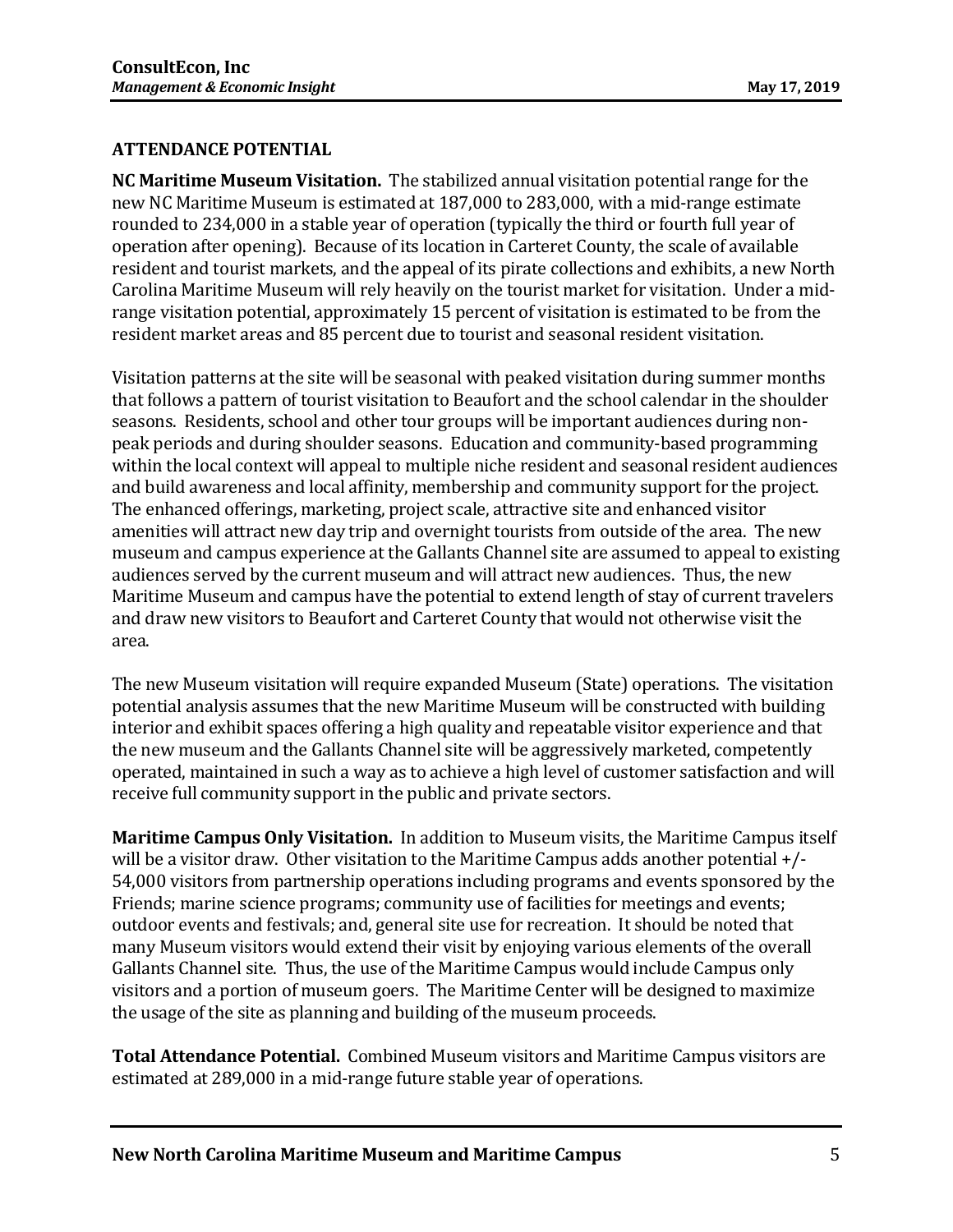# **COMBINED OPERATING EXPENSES**

Future operating expenses estimates of public and private partners are inputs to the economic impact analysis. Both the Maritime Museum operating budget and the Friends organization operating budget estimates are based on current operating budgets with increases to reflect the larger museum, higher attendance potential and increased operations, programs and activities at the Gallants Channel site.

**Operating Budgets.** Combined operating expenses are estimated to total \$2.4 million, not including cost of goods sold in a future stable year of operations. The Museum operating budget accounts for 71 percent of the total and for analytic purposes is estimated at \$1.7 million, an increase of 62 percent from the FY 2018-2019 budget of \$1.1 million. The remaining 28 percent or \$700,000 is the estimated future budgets of three private partner organizations—the Friends of the North Carolina Maritime Museum, the North Carolina Museum of History Associates and a to-be-determined food service operator. The largest projected budget among the three private partners is the \$515,000 Friends of the North Carolina Maritime Museum budget which represents a 20 percent increase over its 2017 baseline operating budget.

**Personnel.** Total combined direct employment generated by the new North Carolina Maritime Museum and Maritime Campus is estimated to include 28 full time employees and 27 part time and seasonal employees. Total full-time equivalent employment is estimated to be 35.5 employees of which 73 percent would be at the Museum.

### **PROJECT ECONOMIC IMPACTS**

### **Construction Period Impacts**

The total development costs for the new North Carolina Maritime Museum, Maritime Center and Maritime Campus are estimated at approximately \$59.5 million in current (2018) dollars. Assuming 75 percent of total development costs are for construction and 75 percent of construction expenditures occur in the State of North Carolina, the one-time total economic impact (which includes direct, indirect, and induced effects) of construction of the New Maritime Museum and Maritime Campus is estimated for the State as a whole.

- ♦ The total impacts (direct expenditures and multiplier effects) of the development project will include approximately \$107.2 million in expenditures (economic activity) in the economy of the State of North Carolina State, of which approximately \$34.0 million will be wages and salaries.
- ♦ The project will support an estimated 730 total person-years of employment in the State economy, including 214 person-years directly supported employment in construction and 516 person-years of indirect and induced supported employment in a variety of other industries.
- ♦ An estimated \$1.0 million in state income tax revenue would be generated from construction wages and salaries.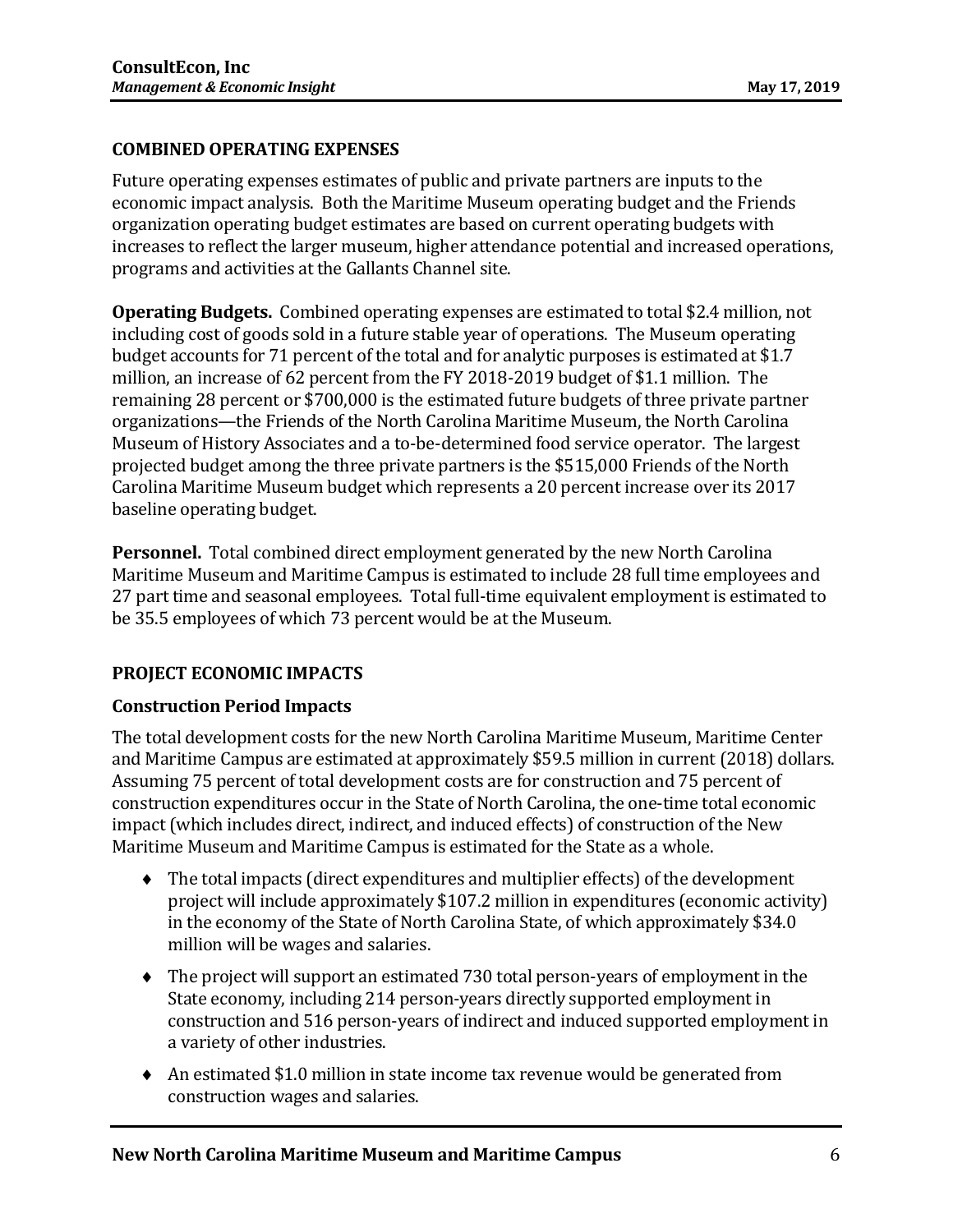Following is a chart summarizing one-time economic impacts of the construction period:

# **Construction Period Impacts on the State of North Carolina**

| Expenditures                  | <b>Direct</b><br>\$33.5 million | <b>Indirect &amp; Induced</b><br>\$73.7 million | <b>Total</b><br>\$107.2 million |
|-------------------------------|---------------------------------|-------------------------------------------------|---------------------------------|
| <b>Wages</b>                  | \$10.3                          | \$23.7 million                                  | \$34.0 million                  |
| Person-Years<br>Of Employment | 214                             | 516                                             | 730                             |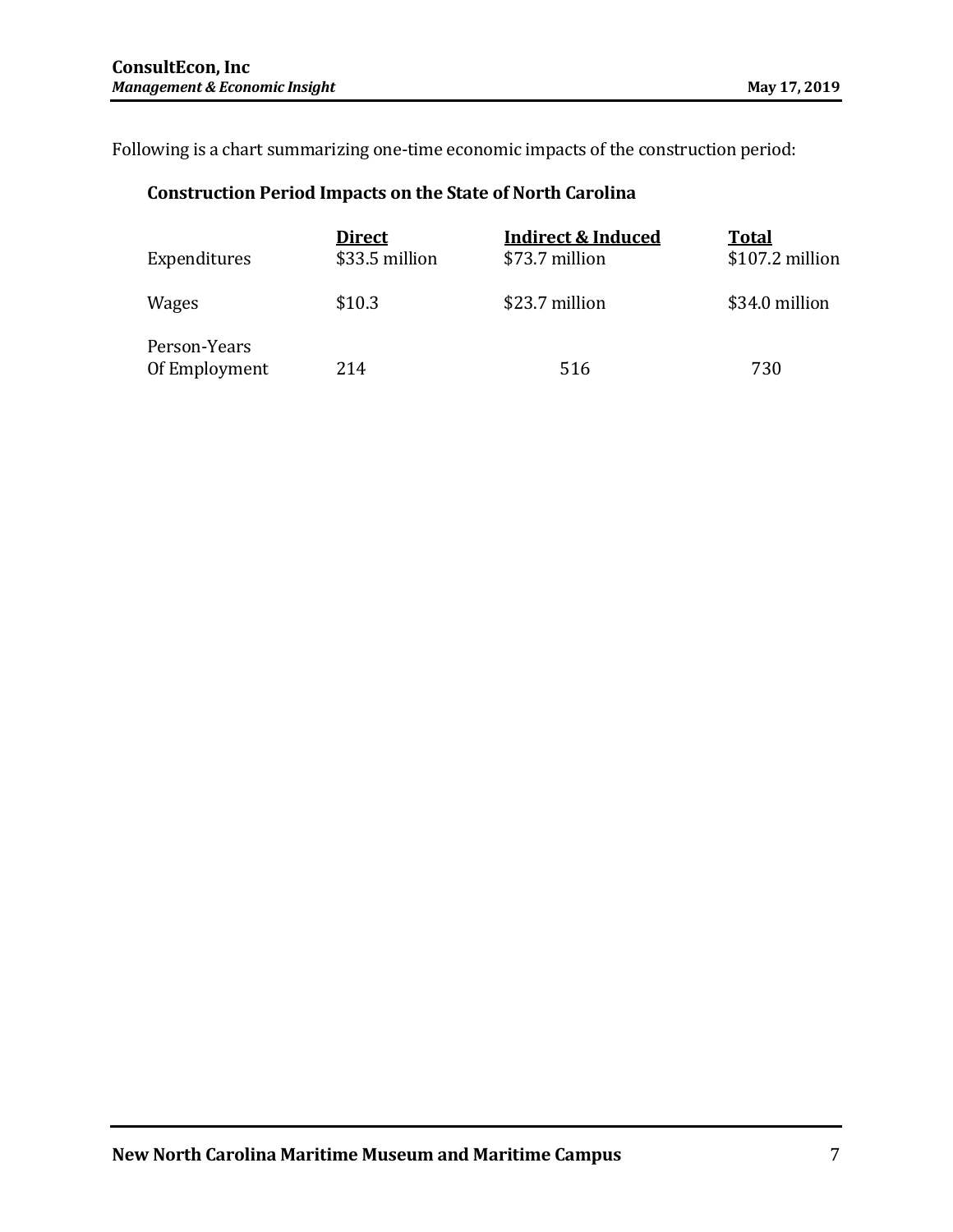# **Annual Economic Impacts Due to Ongoing Operations Summary**

**Local (Carteret County) Annual Economic Impacts**

- ♦ **Future Stable Year Direct Expenditures** \$1.7 million of the combined operating budgets are estimated to be spent annually in Carteret County. New offsite spending by visitors in Carteret County is estimated at \$18.6 million. Only spending from site visitors from outside of Carteret County is included in the direct spending estimates. Total direct expenditures, therefore, are estimated at \$20.3 million annually.
- ♦ **Total Economic Impacts** As the multiplier effect works its way through the Carteret County economy, the net new direct economic activity due to the North Carolina Maritime Museum and Maritime Campus has the potential to generate a total estimated annual, direct, indirect, and induced economic impact of \$4[6.3](#page-8-0) million. Of that,  $$12.4$  million will be wages and salaries supporting 456 total jobs<sup>2</sup> in Carteret County.
- ♦ **County Fiscal Revenue Generation** On-site and off-site expenditures would generate sales and occupancy taxes. Employee direct and induced spending would generate sales taxes. Total annual tax revenues in these categories in a mid-range attendance scenario are \$1,007,000 to Carteret County.

### **Ongoing Annual Economic Impacts from Operations on Carteret County**

|                      | <b>Direct</b>  | <b>Indirect &amp; Induced</b> | <b>Total</b>   |
|----------------------|----------------|-------------------------------|----------------|
| Expenditures         | \$21.4 million | \$24.9 million                | \$46.3 million |
| Wages                | \$6.1 million  | \$6.3 million                 | \$12.4 million |
| Permanent Employment | 229            | 227                           | 456            |

Note: Expenditures and wages are rounded to nearest hundred thousand; rounding effects total.

### *Increased* **Annual Economic Impacts from Operations on Carteret County**

|                      | <b>Direct</b>  | <b>Indirect &amp; Induced</b> | Total          |
|----------------------|----------------|-------------------------------|----------------|
| Expenditures         | \$12.1 million | \$13.9 million                | \$26.0 million |
| Wages                | \$3.2 million  | \$3.5 million                 | \$6.7 million  |
| Permanent Employment | - 108          | 126                           | 234            |

<span id="page-8-0"></span> <sup>2</sup> Total jobs include full time and part time employment, assumed to be in ratio with the distribution of jobs between actual full time and part time for Carteret County. This applies to the North Carolina employment estimate as well.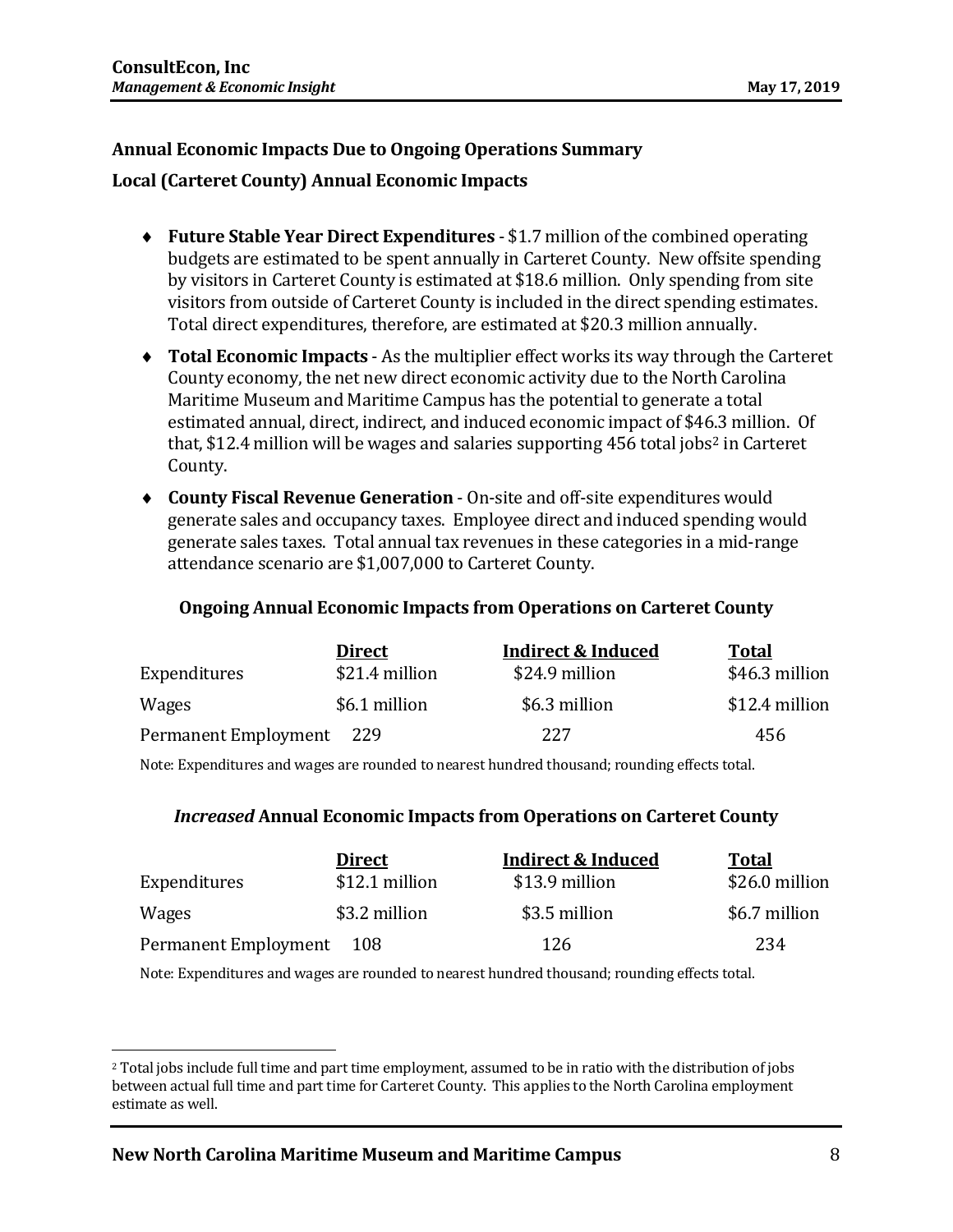### **Regional (North Carolina State) Economic Impacts**

- ♦ **Future Stable Year Direct Expenditures** \$2.2 million of the combined operating budgets are estimated to be spent annually in North Carolina. Offsite spending by visitors in the State is estimated at \$9.2 million. Only spending from site visitors from outside of the State of North Carolina is included in the direct spending estimates. Total direct expenditures, therefore, are estimated at \$11.4 million annually.
- ♦ **Total Economic Impacts** As the multiplier effect works its way through the North Carolina State economy, the net new direct economic activity due to North Carolina Maritime Museum has the potential to generate a total estimated annual, direct, indirect, and induced economic impact of \$30.0 million in expenditures. Of that, \$9.8 million will be wages and salaries, supporting 328 total jobs in the State. At the statewide level, these impacts include the effects on jobs and economic activity within and outside of Carteret County. The Carteret County and State of North Carolina impacts are not additive.
- ♦ **County Fiscal Revenue Generation** On-site and off-site expenditures would generate sales taxes; and employment directly and indirectly supported by combined operations would generate sales and income taxes. Total annual tax revenues in these categories in a mid-range attendance scenario are \$819,000 to the State of North Carolina.

### **Ongoing Annual Economic Impacts from Operations on the State of North Carolina**

| Expenditures         | <u>Direct</u><br>\$11.4 million | <b>Indirect &amp; Induced</b><br>\$18.6 million | <b>Total</b><br>\$30.0 million |
|----------------------|---------------------------------|-------------------------------------------------|--------------------------------|
| <b>Wages</b>         | \$3.9 million                   | \$6.0 million                                   | \$9.8 million                  |
| Permanent Employment | -135                            | 193                                             | 328                            |

Note: Expenditures and wages are rounded to nearest hundred thousand; rounding effects total.

#### *Increased* **Annual Economic Impacts from Operations on the State of North Carolina**

|                      | <b>Direct</b> | <b>Indirect &amp; Induced</b> | <b>Total</b>   |
|----------------------|---------------|-------------------------------|----------------|
| Expenditures         | \$6.1 million | \$9.9 million                 | \$16.0 million |
| Wages                | \$1.9 million | \$3.1 million                 | \$5.0 million  |
| Permanent Employment | -54           | 100                           | 154            |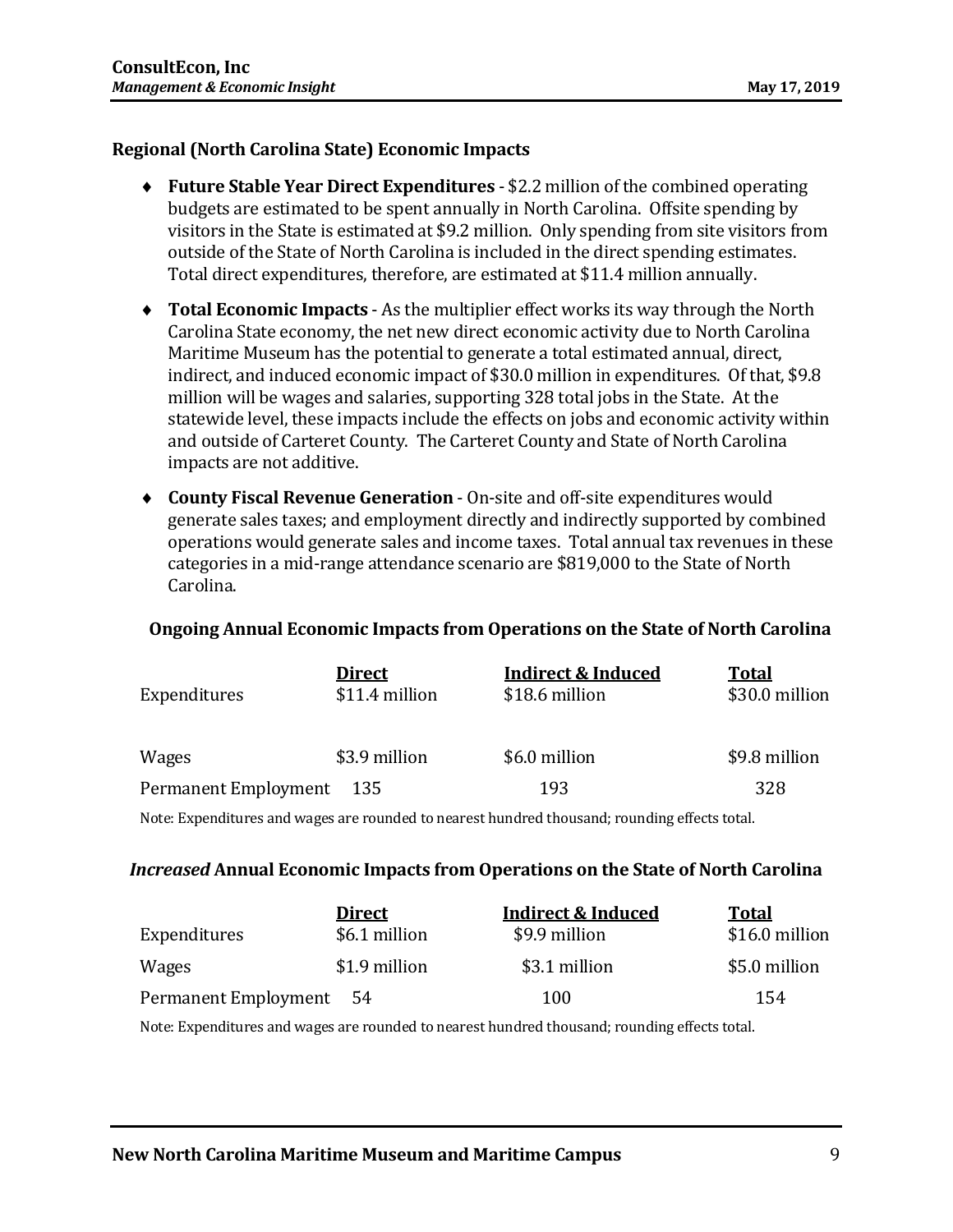#### **Qualitative Assessment of Economic Impacts**

In addition to quantifiable economic impacts, the community development benefits of the new North Carolina Maritime Museum and Maritime Campus at Gallants Channel, however, may have the most profound and long-lasting impacts. The following provides qualitative assessment of the economic impacts of the project:

- ♦ **Primary Tourism Driver in Carteret County the Town of Beaufort**  The North Carolina Maritime Museum is already one of the most visited attractions in Carteret County. The project represents a substantial investment in the regional tourism economy and infrastructure. It will transform the Museum to a high-profile destination that brings new tourists to the community and enhances Beaufort, Carteret County and the State as a visitor destination. THIS IS AN IMPORTANT ECONOMIC DEVELOPMENT PROJECT.
- ♦ **Expansion of Public Education**  "Maritime Heritage meets Marine Science" The Museum's exhibitions, programs and events will educate visitors about local and state history; maritime and marine sciences culture; and ocean and coastal sciences and industries -- past, present and future. More experiential and diversified programming will be offered that further enhances visitor awareness of Carteret County's important maritime and marine sciences clusters. The project will attract more school groups and students from the county and state and will create a continuum of learning and practices of workforce development.
- ♦ **Maritime and Marine Science Partnerships**  The marine sciences cluster is a large industry in Carteret County. The NC Maritime Museum and Maritime Campus facilities have excellent highway, waterfront and airport access, and they will provide a venue that can be at the nexus of knowledge transfer. Representatives of the marine sciences cluster have indicated interest in partnership initiatives focused on public programs and training that will have numerous public educational and workforce development benefits. The vision for the development of the Gallants Campus site explicitly incorporates marine sciences, education and community engagement that can be broadly interpreted with multiple programming and partnership opportunities.
- ♦ **Multi-Purpose Site Development Opportunities -** The proposed North Carolina Maritime Museum and Maritime Campus will create potential to develop new opportunities for marine sciences programming and activities that appeal to resident education markets as well as out of county and out of state tourist markets. Campus development supports community recreation and outdoor use of the site for small and large group assemblies, events, festivals and other community use. More waterfront related activities, such as island ferry service and water taxies, boat rentals, and transient boating services at the site would further enhance the site as a multi-purpose destination. Additional use and activities planned for the site will lengthen visitor stays onsite and enhance offsite spending in Beaufort and Carteret County. The site's adjacency to the airport offers a potential to develop transportation infrastructure that links air, land and sea more directly than land to sea. The parking lot may be used for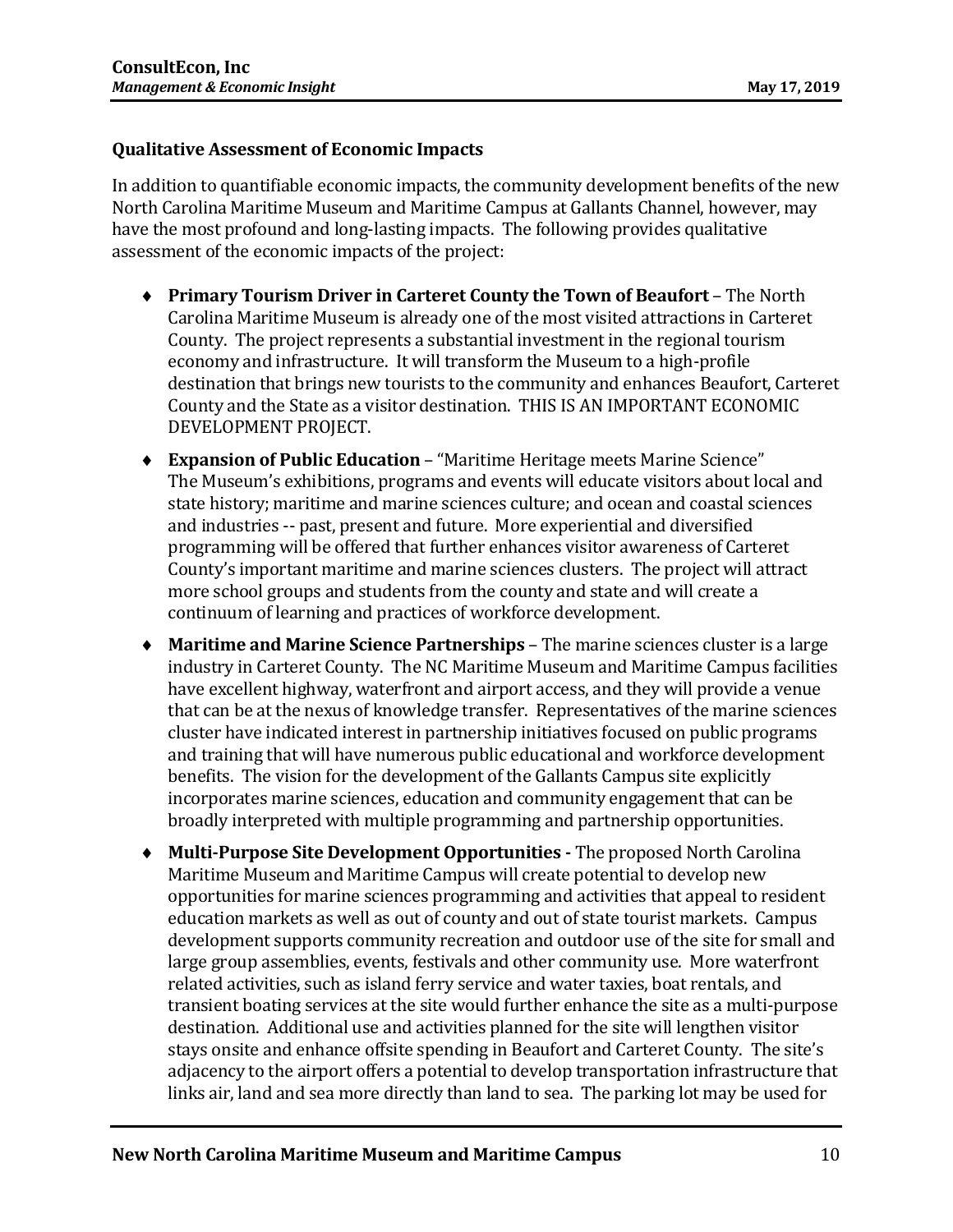parking, intercepting visitors, and enabling them to take a water taxi or a bicycle to downtown Beaufort. There are many site attributes that, with appropriate investment in infrastructure will enhance the market potential of the Maritime Museum and Maritime Campus' market potential economic impacts and community benefits.

- ♦ **Expansion of Parks and Recreation**  The site will be used as a public park and waterfront, thereby enhancing the local and regional infrastructure and increasing parkland. The site's recreational use will support museum visitation and other site activities, with linked trips and cross promotion of local attractions and events. Trail connections for pedestrians, bicyclists and boaters will enhance the Town of Beaufort and Carteret County as a destination overall. Expanding the county's trail networks is an important priority of local government.
- ♦ **Downtown Benefits for the Town of Beaufort** As a new destination attraction in Beaufort, the NC Maritime Museum will attract visitors that will take advantage of shopping, dining and other activities in downtown Beaufort. In addition, parking, land and water transportation services offered by the site may relieve congestion downtown, which has a limited supply of parking.
- ♦ **Community-Oriented Facilities -** The NC Maritime Museum and Maritime Campus will be a venue for unique public and private special events and functions in Beaufort and Carteret County. The NC Maritime Museum will provide space so that it becomes a meeting place and connector, especially for individuals working in the maritime and marine sciences industry.
- ♦ **Quality of Life**  The NC Maritime Museum and Maritime Campus will be a source of community pride and identity, enhancing Beaufort and Carteret County as a place to live, work, and recreate, and thus improving all aspects of the local economy and community. The focus on cultural and educational opportunities will enhance the quality of life for all citizens and for all visitors.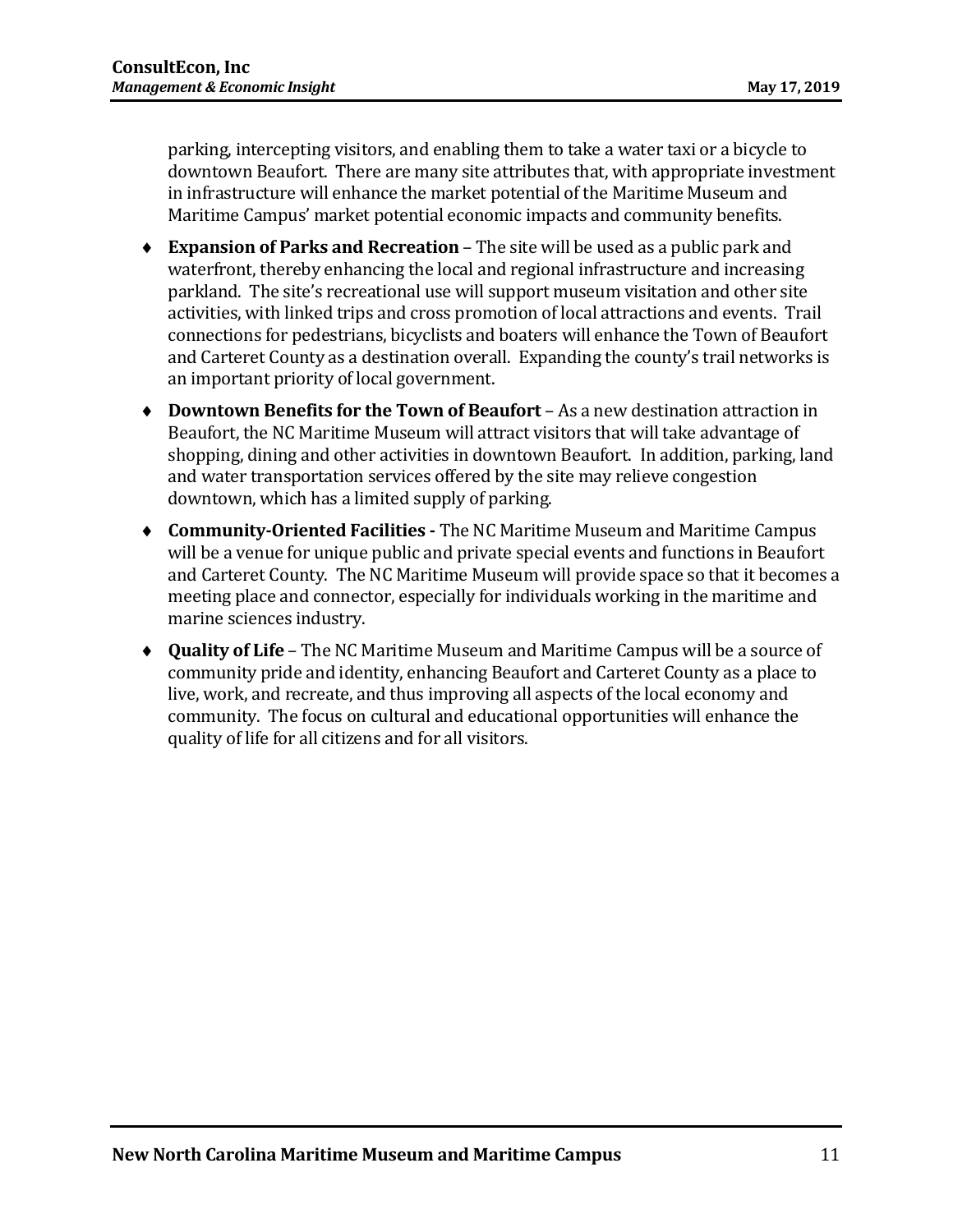#### **Recommended Next Steps in Gallants Campus site Master Planning**

In the next phase of project planning and development, we recommend developing a master plan for the Gallants Channel Campus to refine the project description, including interpretive, site and building planning.

This master plan should:

- ♦ Advance plans for vehicular and pedestrian connections to the site,
- ♦ Undertake appropriate environmental studies to address prior industrial use of the site and to address the site's location in the floodplain; undertake remediations as appropriate,
- ♦ Locate facilities and landscape areas as well as internal circulation flow patterns and infrastructure for site uses,
- ♦ Refine key interpretive themes, topics, and exhibit concepts,
- ♦ Advance the planning for activities that can occur on the campus,
- ♦ Refine facility space needs and prepare initial building plans for programs and spaces,
- ♦ Create conceptual site and building plans,
- ♦ Integrate operating plan requirements into master plan,
- ♦ Provide preliminary capital cost estimates.

As importantly, concurrent to the master plan, develop and implement a business and operations organization, and a planning process and protocol to reflect the advancement of the financing, site planning, physical planning, museum programming, and partnerships to be encouraged and initiated for the site.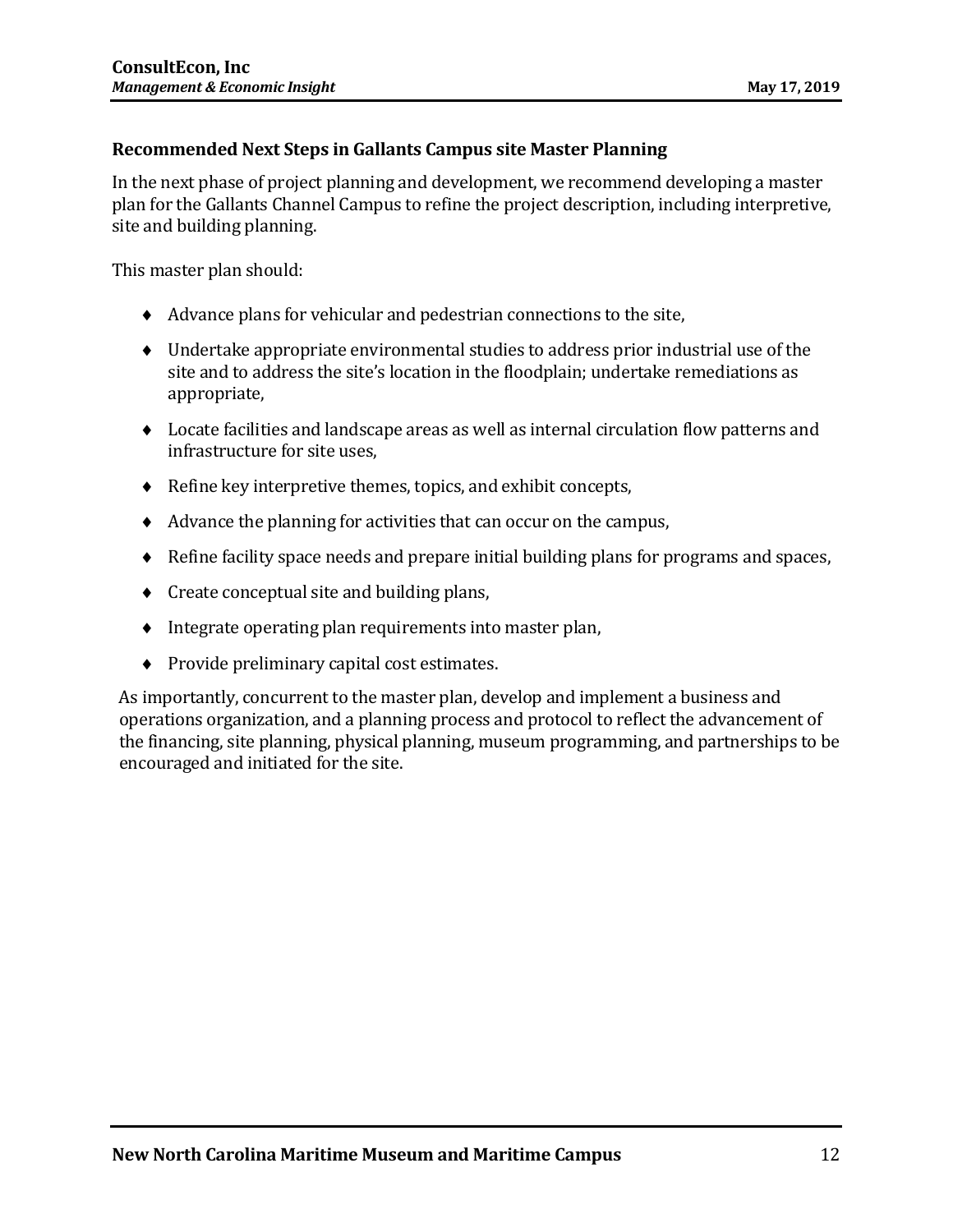#### **ConsultEcon, Inc** *Management & Economic Insight* **May 17, 2019**

| <b>Operating Impacts</b><br>Annual       | Carteret County**                                         |                                                                                                                                                                                                                      |                |                                                                                                                                                                                                                                                                           | State of North Carolina* | 3/5/2019        |
|------------------------------------------|-----------------------------------------------------------|----------------------------------------------------------------------------------------------------------------------------------------------------------------------------------------------------------------------|----------------|---------------------------------------------------------------------------------------------------------------------------------------------------------------------------------------------------------------------------------------------------------------------------|--------------------------|-----------------|
|                                          | <b>Direct</b>                                             | Indirect & Induced                                                                                                                                                                                                   | <b>Total</b>   | <b>Direct</b>                                                                                                                                                                                                                                                             | Indirect & Induced       | <b>Total</b>    |
| Expenditures                             | \$21.4 million                                            | \$24.9 million                                                                                                                                                                                                       | \$46.3 million | \$11.4 million                                                                                                                                                                                                                                                            | \$18.6 million           | \$30.0 million  |
| Wages                                    | \$6.1 million                                             | \$6.3 million                                                                                                                                                                                                        | \$12.4 million | 3.9 million                                                                                                                                                                                                                                                               | \$6.0 million            | \$9.8 million   |
| Employment (JOBS)<br>Permanent           | 229                                                       | 227                                                                                                                                                                                                                  | 456            | 135                                                                                                                                                                                                                                                                       | 193                      | 328             |
| Tax revenues                             |                                                           | Sales & Occupancy                                                                                                                                                                                                    | \$1,007,000    |                                                                                                                                                                                                                                                                           | Income and Sales         | 819,000<br>↔    |
| <b>Construction Period</b><br>Cumulative |                                                           |                                                                                                                                                                                                                      |                |                                                                                                                                                                                                                                                                           | State of North Carolina* |                 |
|                                          |                                                           |                                                                                                                                                                                                                      |                | <b>Direct</b>                                                                                                                                                                                                                                                             | Indirect & Induced       | <b>Total</b>    |
| Expenditures                             |                                                           |                                                                                                                                                                                                                      |                | \$33.5 million                                                                                                                                                                                                                                                            | \$73.7 million           | \$107.2 million |
| Wages                                    |                                                           |                                                                                                                                                                                                                      |                | \$10.3 million                                                                                                                                                                                                                                                            | \$23.7 million           | \$ 34.0 million |
| of Employment<br>Person-Years            |                                                           |                                                                                                                                                                                                                      |                | 214                                                                                                                                                                                                                                                                       | 516                      | 730             |
| Tax revenues                             |                                                           |                                                                                                                                                                                                                      |                |                                                                                                                                                                                                                                                                           | Income                   | \$1,002,826     |
|                                          | subsequent economic multiplier effects within the County. | direct economic activity due to facility operations and in-County spending<br>** The County economic impacts reflect economic impacts from new<br>atracted from outside of County borders due to the project and the |                | economic activity due to facility operations and in-State spending attracted<br>from outside of the State due to the project and the subsequent economic<br>* The State economic impacts reflect economic impacts from new direct<br>multiplier effects within the State. |                          |                 |
|                                          |                                                           | Source: ConsultEcon Gallants Campus Economic Impact Study - January 2019                                                                                                                                             |                | These are separate analyses specific to the County and State.                                                                                                                                                                                                             |                          |                 |

**Table 1 Gallants Campus Development – Economic Impacts Stable Year And Cumulative Over Time**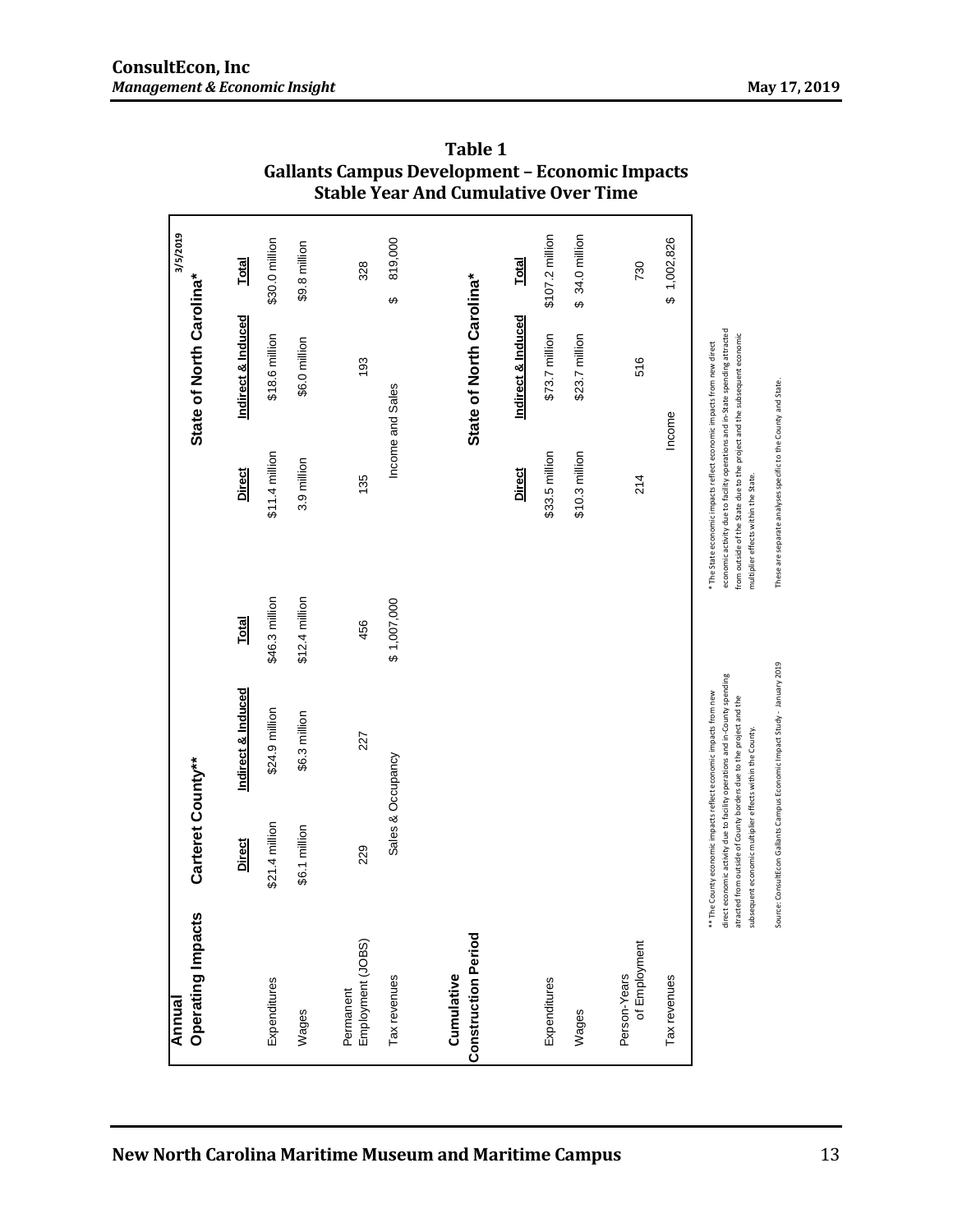| Operating<br>Annual            |                   |                                                                                                                                                                                                                                                                                                                                                               |                |                                                                                                       |                                                                                                                                                                                                                                   | 3/5/2019       |
|--------------------------------|-------------------|---------------------------------------------------------------------------------------------------------------------------------------------------------------------------------------------------------------------------------------------------------------------------------------------------------------------------------------------------------------|----------------|-------------------------------------------------------------------------------------------------------|-----------------------------------------------------------------------------------------------------------------------------------------------------------------------------------------------------------------------------------|----------------|
| Impacts                        | Carteret County** |                                                                                                                                                                                                                                                                                                                                                               |                |                                                                                                       | State of North Carolina*                                                                                                                                                                                                          |                |
|                                | <b>Direct</b>     | <b>Indirect &amp; Induced</b>                                                                                                                                                                                                                                                                                                                                 | <b>Total</b>   | <b>Direct</b>                                                                                         | <b>Indirect &amp; Induced</b>                                                                                                                                                                                                     | <b>Total</b>   |
| Expenditures                   | \$9.3 million     | \$11.0 million                                                                                                                                                                                                                                                                                                                                                | \$20.3 million | \$5.2 million                                                                                         | \$8.7 million                                                                                                                                                                                                                     | \$13.9 million |
| Wages                          | \$2.9 million     | \$2.8 million                                                                                                                                                                                                                                                                                                                                                 | \$5.7 million  | $$1.9$ million                                                                                        | \$2.9 million                                                                                                                                                                                                                     | \$4.8 million  |
| Employment (JOBS)<br>Permanent | $\frac{2}{1}$     | $\overline{5}$                                                                                                                                                                                                                                                                                                                                                | 222            | δ                                                                                                     | 93                                                                                                                                                                                                                                | 174            |
| Tax revenues                   |                   | Sales & Occupancy                                                                                                                                                                                                                                                                                                                                             | 434,000<br>↔   |                                                                                                       | Income and Sales                                                                                                                                                                                                                  | 394,000<br>↔   |
|                                |                   | direct economic activity due to facility operations and in-County spending<br>Source: ConsultEcon Gallants Campus Economic Impact Study - January 2019<br>atracted from outside of County borders due to the project and the<br>** The County economic impacts reflect economic impacts from new<br>subsequent economic multiplier effects within the County. |                | These are separate analyses specific to the County and State.<br>multiplier effects within the State. | economic activity due to facility operations and in-State spending attracted<br>from outside of the State due to the project and the subsequent economic<br>* The State economic impacts reflect economic impacts from new direct |                |

**Table 2 Gallants Campus Development – Economic Impacts Base Year of Operations**